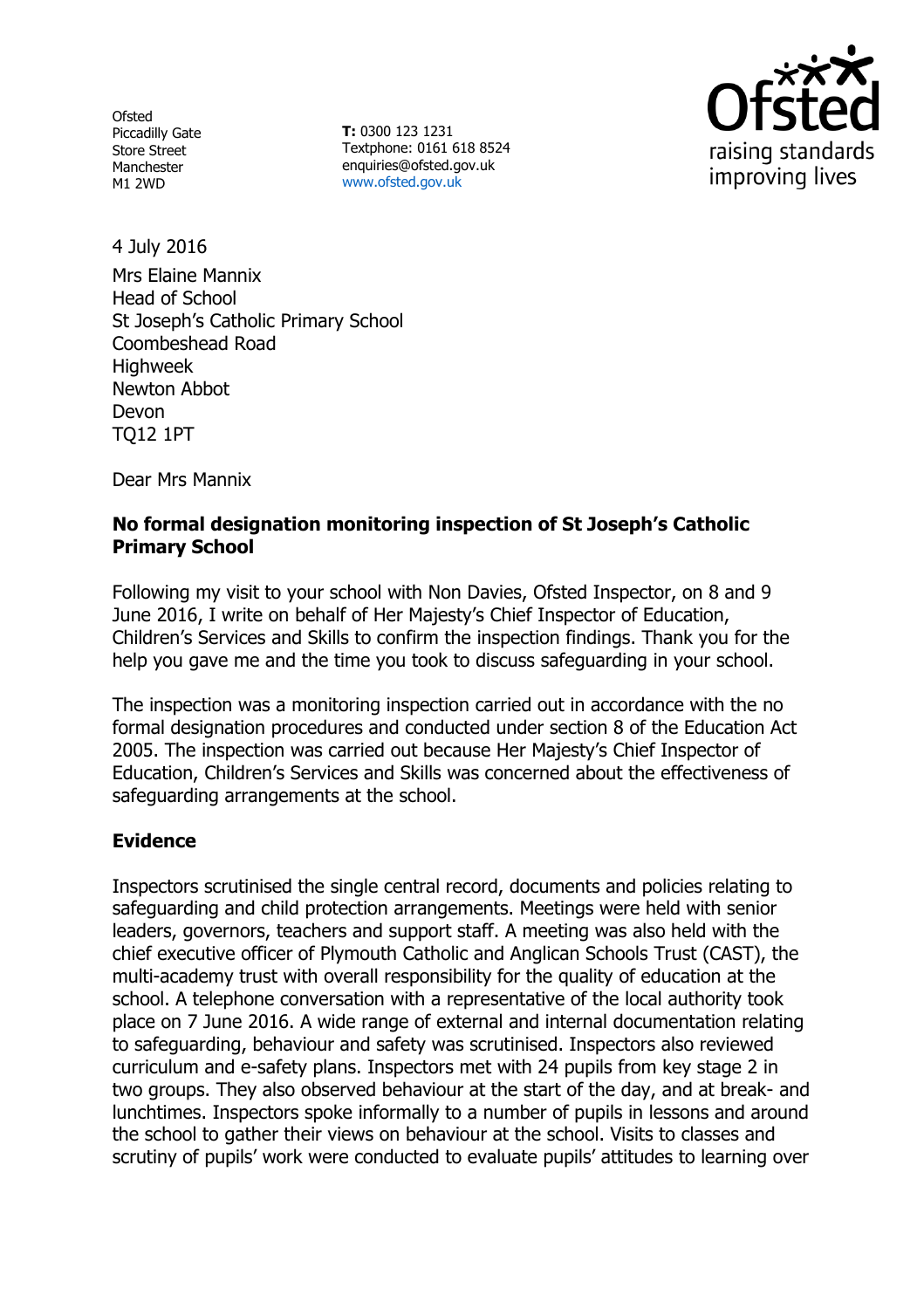

time. Inspectors spoke with parents dropping their children at the school in the morning, and scrutinised the 22 responses to Ofsted's online survey, Parent View.

Having evaluated the evidence, I am of the opinion that at this time:

The school's safeguarding arrangements do not meet requirements.

## **Context**

St Joseph's is smaller than the average primary school. It became an academy in April 2014 as part of Plymouth CAST multi-academy trust. A head of school manages the day-to-day running of the school. An executive headteacher supports school leaders two days a week. There are currently 165 pupils on roll and numbers are growing. A higher proportion of pupils than average arrives or leaves the school other than at the normal times. The proportion of pupils known to be eligible for free school meals is average. The vast majority of pupils are of White British background, with a small proportion who speak English as an additional language. The proportion of pupils who have special educational needs or disability is above average. The local governing body was removed of its powers by the trust in February 2015 and replaced by an enhanced monitoring group (EMG). In February 2016, powers to the local governing body were reinstated.

#### **The effectiveness of leadership and management in ensuring that safeguarding and child protection arrangement keep pupils safe**

Leaders, governors and the trust lack an overarching strategy for monitoring and evaluating the school's safeguarding arrangements. The trust's scheme of delegated responsibility outlining who does what and how they are held to account is not well understood. Staff, leaders and governors are confused over their roles and responsibilities regarding safeguarding. This lack of clarity results in misunderstandings between the trust, governors, leaders and staff. As a result, procedures to safeguard children lack rigour and are not followed by all staff. Instead, a culture of blame and mistrust exists within the school at all levels. Such a culture is paralysing any attempt to improve safeguarding as well as pupils' understanding of online safety and their attendance.

Systems to check and evaluate the impact of safeguarding processes and then use the findings to improve safeguarding, pupils' behaviour and attendance, and the quality of the curriculum are lacking. The findings from external audits and the reviews of serious incidents are not used to inform practices on a day-to-day basis and improve policies and practices quickly enough. A local authority audit, which highlighted a number of concerns about the arrangements for behaviour and safety at the school in early January 2016, was not considered by governors until April, three months later. The response by the head of school to the findings of the audit, and other concerns that have been raised, lacks sufficient urgency. Governors say that they have to ask repeatedly for information and paperwork to follow up on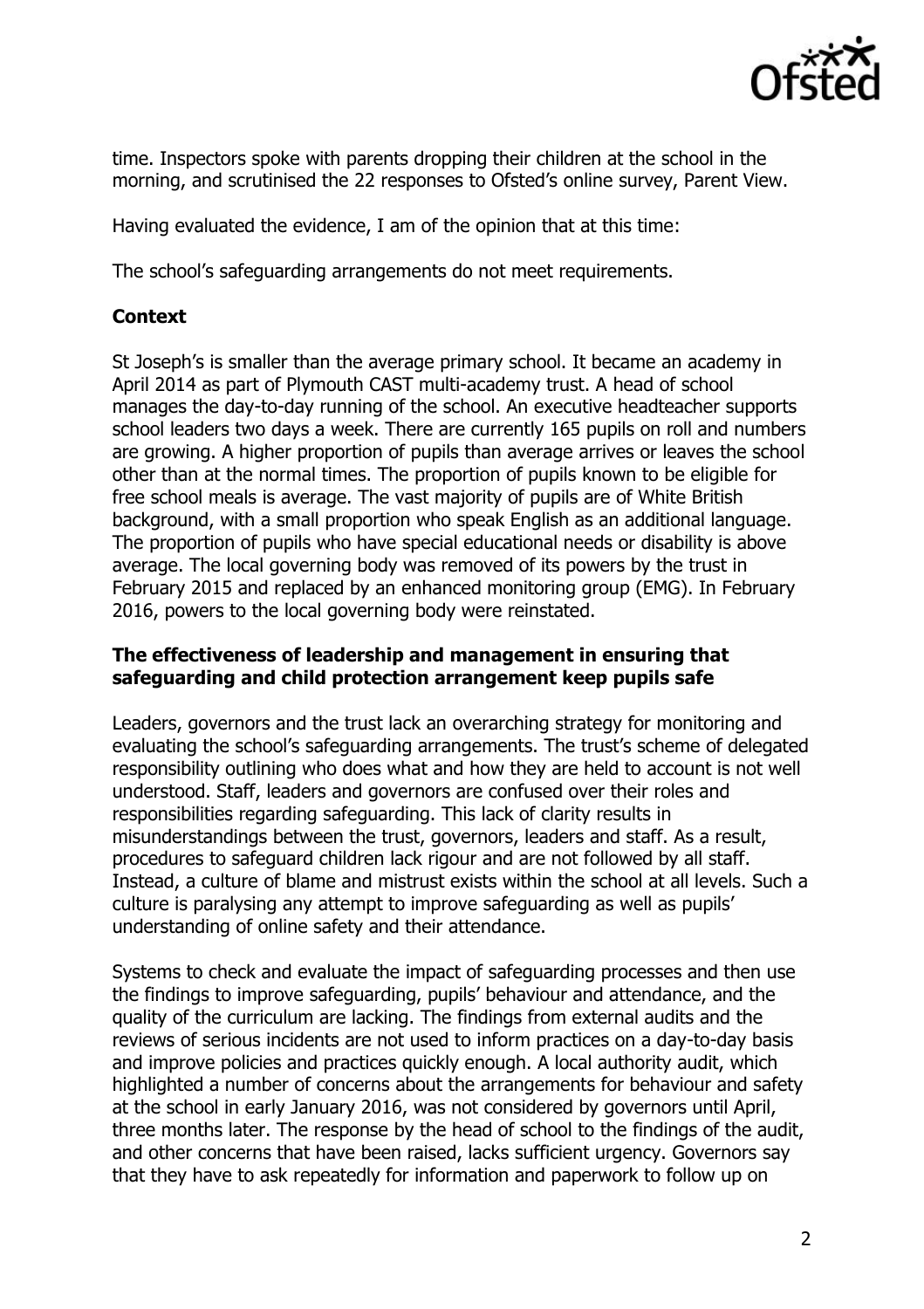

matters. The experienced executive headteacher, appointed to support school leaders, has appropriate plans in place that have the potential to bring about the changes needed. However, there has not yet been enough time to implement these successfully.

Appropriate training for child protection is in place, with updates for those who may have missed out. This ensures that pupils are not at imminent risk of neglect, or emotional, physical or sexual abuse. When child protection issues do arise, school leaders take appropriate action. In these instances, detailed and thorough records exist, demonstrating a determination to carry out follow-up work with other agencies. However, leaders do not take the initiative to put systems and processes in place to prevent incidents in the future or reduce risks. Not all staff receive adequate training in relation to wider aspects of safeguarding. For example, training for support staff and governors on key aspects of the 'Prevent' duty is yet to take place. Staff have not received up-to-date training on e-safety and the use of new technologies in order to help pupils keep safe online. New staff, volunteers and agency supply staff do not receive formal induction training to ensure that they are well informed about emergency safety and safeguarding procedures. Support staff are therefore unclear about whom to refer concerns to if they arise, and display a poor understanding of the importance of safeguarding children. Leaders do not evaluate the impact of training to inform current safeguarding practice so that it is improved.

Aspects of the school's record-keeping are not fit for purpose. For example, the recording of safeguarding checks on staff is haphazard, chaotic and disorganised. Leaders were unable to find basic documentation, such as checks on the qualifications of staff or the single central record when first requested. The requirements and processes needed for accurate record-keeping are not well understood. Gaps in records of training exist, and as a result, school leaders and governors are unable to state with confidence who has actually attended training.

A new behaviour policy has been introduced and is in its infancy. Teachers are using a new behaviour code to promote 'learning values' in lessons and around the school. However, it is early days and many pupils remain unclear about the 'learning values' and how they link to their behaviour. Teachers' expectations of and aspiration for pupils' behaviour in lessons are not yet high enough. Too many pupils remain disengaged and unmotivated when activities are not sufficiently challenging for them. While staff report a reduction in the number of 'high-risk' incidents, pupils were less confident that poor behaviour would be robustly dealt with by leaders. Parents agree. No analysis has yet taken place to evaluate whether the new approach is improving pupils' behaviour. In the last two months, the number of recorded lunchtime incidents of hitting, pushing and name-calling remains high. No analysis was available to compare the attendance of different groups of pupils against national data. Pupils' overall attendance and persistent absence remain worse than national figures. Leaders focus on pupils whose attendance is near to or just below 90%. However, this approach does not address the needs of those pupils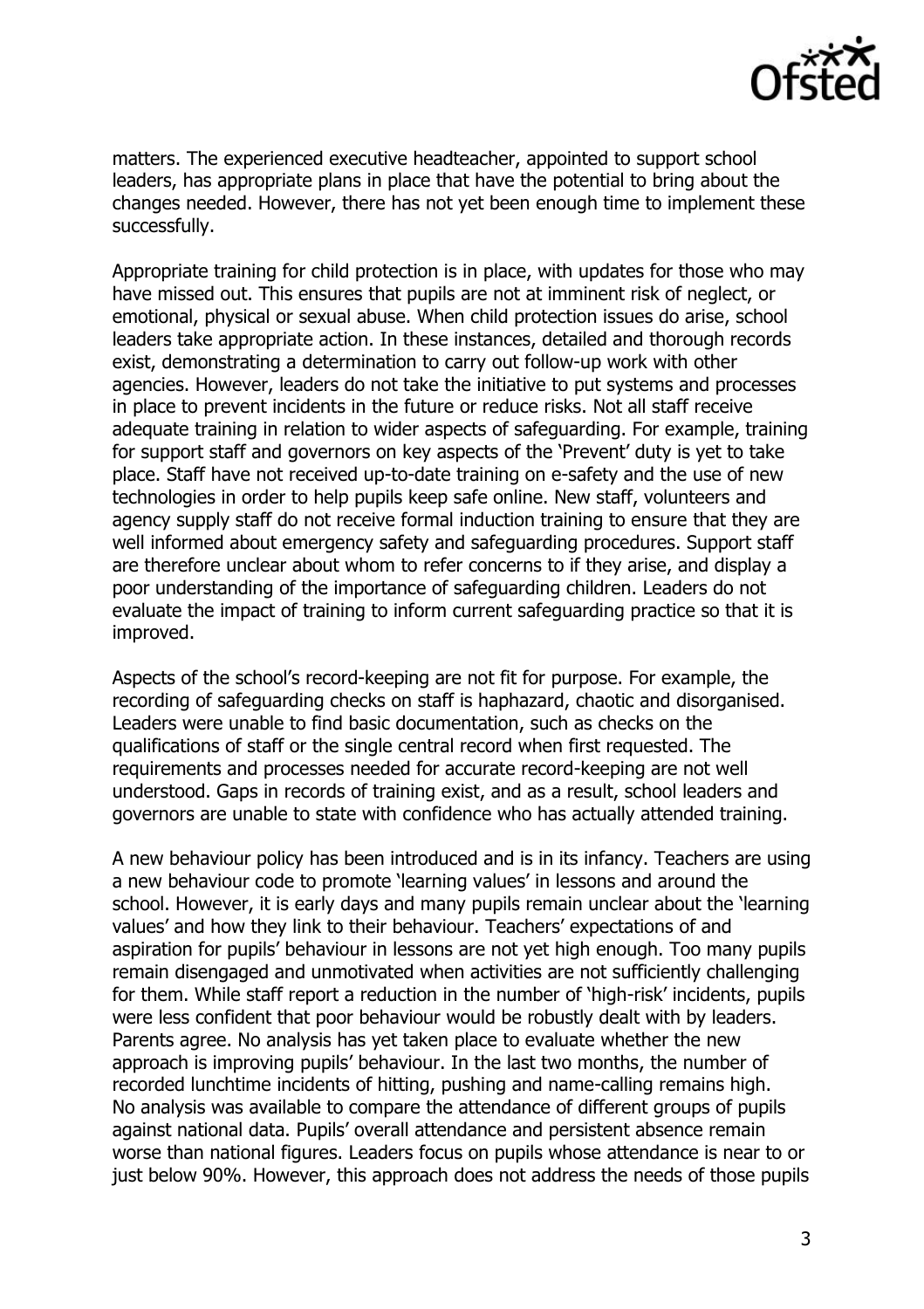

who have even lower attendance. Strategies to improve attendance have therefore not been effective. Leaders do not look for patterns and analyse trends in pupils' attendance. This hampers their ability to intervene quickly and take swift action to improve attendance.

The scheme of work to develop pupils' personal, social, health and economic (PSHE) education is inconsistently used across the school. Stronger teaching ensures careful consideration of themes and ideas so that pupils develop a good understanding of values in the context of current issues such as the European referendum. However, pupils' understanding of keeping themselves safe online is weak. The curriculum does not make it clear what pupils will be taught to keep themselves safe online when using new technologies.

Risk assessments are completed for trips, visits, curriculum subjects and different areas of the school premises. However, school leaders have not established a common approach to the use of risk assessments so that staff make full use of them to inform and/or alter their actions where required. While staff are aware that risk assessments exist, they do not routinely apply them. For example, sensitive information regarding children's personal details is not always stored securely. There is no risk assessment for visitors to the school and the procedures for signing visitors in to the school are weak. On arrival to the school, inspectors were not greeted by an appropriately qualified member of staff. No safety briefing was supplied. Pupils reported to inspectors that in the past, they have opened the school doors and let an adult into the school if no member of staff was present. This aspect of the school's safeguarding practice needs to be addressed urgently.

A high proportion of parents spoken to and those who responded to Ofsted's online survey Parent View do not have confidence in the school leadership to promote good behaviour and ensure that their children are kept safe. Parents report that a lack of communication and information from the school on key developments hampers their confidence in the leadership of the school.

## **External support**

The trust's chief executive officer and leaders acknowledge these systemic failings and expressed 'no surprises' in the inspection findings. Despite trust leaders removing the local governing body last year, its response has been too slow to secure the rapid improvement in safeguarding practice required. The enhanced monitoring group, the body to replace local governance, has not had enough impact in addressing these shortcomings. Parental confidence is low. The lack of guidance by leaders for an inexperienced teaching team leaves teachers lacking the necessary depth of skill and understanding.

The local authority has robustly challenged trust leaders to improve the ineffective safeguarding arrangements at the school. Concerns raised by parents have been rigorously investigated, followed up and communicated in detail to trust executives